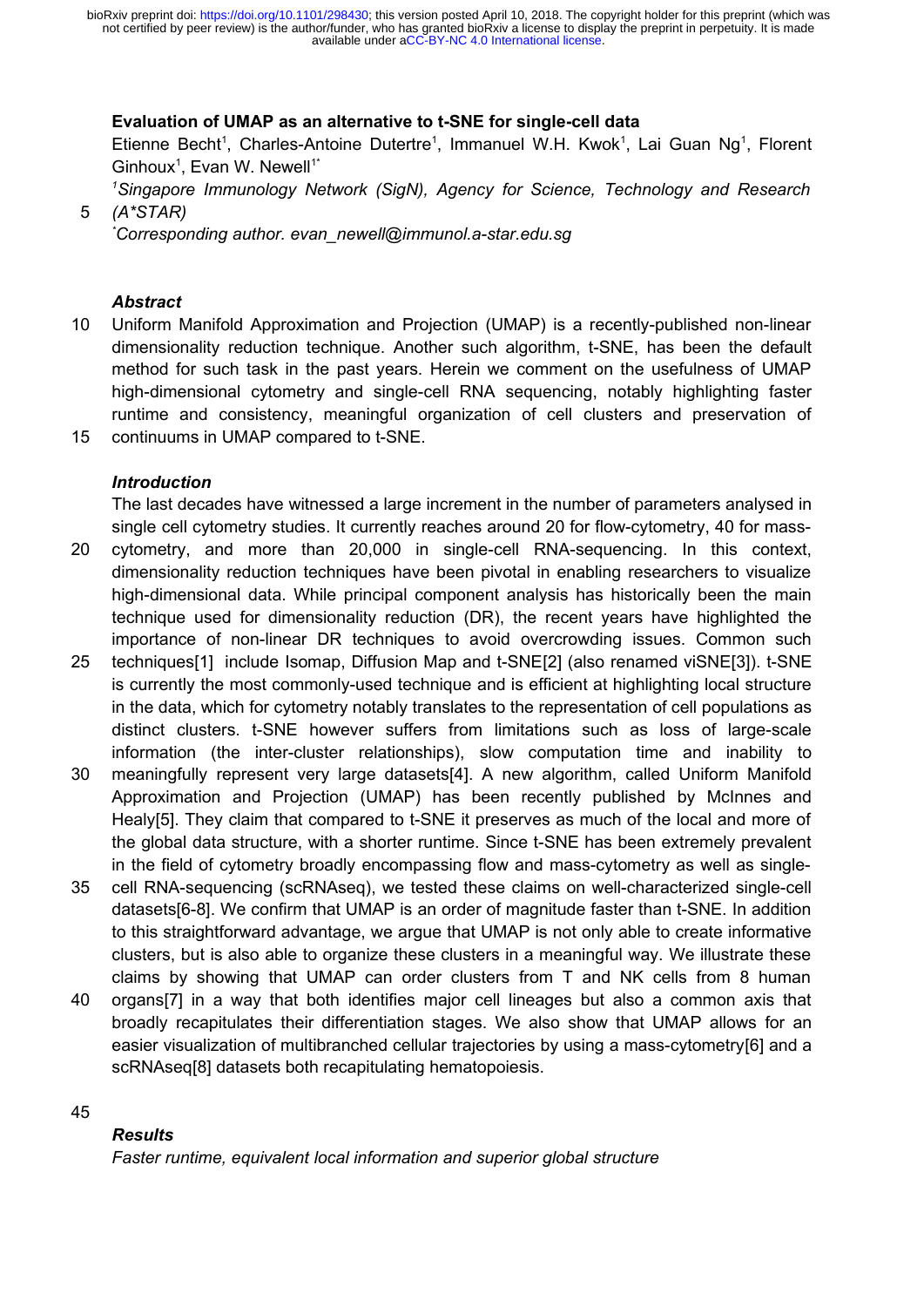We ran UMAP and t-SNE simultaneously on a dataset covering 39 samples originating from 8 distinct human tissues enriched for T and NK cells, of more than >350,000 events with 42 protein targets[7]. As observed by McInnes and Healy[5], we measured runtimes that were significantly lower (5 minutes on average for UMAP for 200,000 cells, versus 2 hour and 22 minutes for Barnes-Hut t-SNE) across a large range of dataset sizes (Figure S1). Using Phenograph[9] clustering and manual cluster labeling, we classified events into 7 broad cell 50

- populations (Figure S2A). UMAP and t-SNE were both successful at pulling together only clusters corresponding to similar cell populations with generally very good correspondence with Phenograph clustering (Figure 1A and Figure S2B). However t-SNE separated cell populations into distinct clusters more commonly than UMAP, notably splitting CD8 T cells, gamma-delta T cells and contaminating cells (likely including B cells) into two distinct 55
- clusters each. Although this highlights that tSNE might be more sensitive in segregating these populations that differ, we were unable to test this quantitatively. We also note that although these cells were not always segregated into completely distinct clusters by UMAP, these cell populations remained similarly identifiable in UMAP as compared to tSNE (Figure S2B). In addition, UMAP appeared more stable than t-SNE, being more consistent across 60
- distinct replicates and independent subsampling which should facilitate consistency in its intepretation (Figure S3). By color-coding the tissues of origin on the UMAP and t-SNE maps, we observed that t-SNE grouped cell clusters according to their origin more often than UMAP (Figure 1B and Figure S4). UMAP instead ordered events according to their origin within each major cluster, roughly from cord-blood and PBMCs, to liver and spleen, and to 65
- tonsils one the one end to skin, gut and lung on the other end. The sample type was not given as an input of any of these two algorithms. Instead we observed that UMAP was able to recapitulate the differentiation stage of T cells within each major cluster, as seen by the expression levels of events for the resident-memory markers CD69 and CD103, the memory T cell marker CD45RO and naive cells marker CCR7 on the UMAP projection (Figure 1C). 70
- By contrast, while t-SNE identified similar continuums within clusters, they had no apparent structure along a common axis that made them easily identifiable (Figure 1D). 75

## *UMAP better represents the multi-branched trajectory of hematopoietic development*

- To investigate how UMAP handles continuity of cell phenotypes we applied it alongside t-SNE on the well-documented topic of bone-marrow hematopoiesis using both a masscytometry (>86,000 events, 25 parameters, 24 cell populations annotated by its authors[6]) and a scRNAseq dataset (three sample types, 51,252 cells, 25,912 dimensions[8]). On the mass-cytometry dataset, UMAP visually revealed 8 major cell clusters (Figure 2A). One was composed of all B cell subsets (and close to a small cluster of plasma cells) and one of all T 80
- cell subsets. Four small homogeneous clusters corresponded to macrophages, NK cells, eosinophils and non-classical monocytes. The last cluster contained 11 out of the 24 manually-gated populations and appeared most interesting with respect to hematopoiesis. Indeed, these populations were ordered according to a five-leaf branched structure that was consistent with hematopoietic differentiation: hematopoietic stem cells (HSC) overlapped 85
- with multipotent progenitors (MPP). These cells neighbored common lymphoid progenitors (CLP) on one side, and common myeloid progenitors (CMP) on the other. CMP led to myeloid-erythroid progenitors (MEP) which led to unlabelled erythrocytes (Figure S5), and to granulocyte-myeloid progenitors (GMP). GMP then led to classical monocytes that further led to myeloid dendritic cells on one branch and to cells labeled as intermediate monocytes 90
- on another branch. UMAP linked basophils to a population of Lin<sup>−</sup>cKit<sup>+</sup>Sca1<sup>-</sup>CD34<sup>+</sup>FcγRII/III<sup>+</sup>FcεRIα<sup>+</sup> cells, consistently with a previously-described 95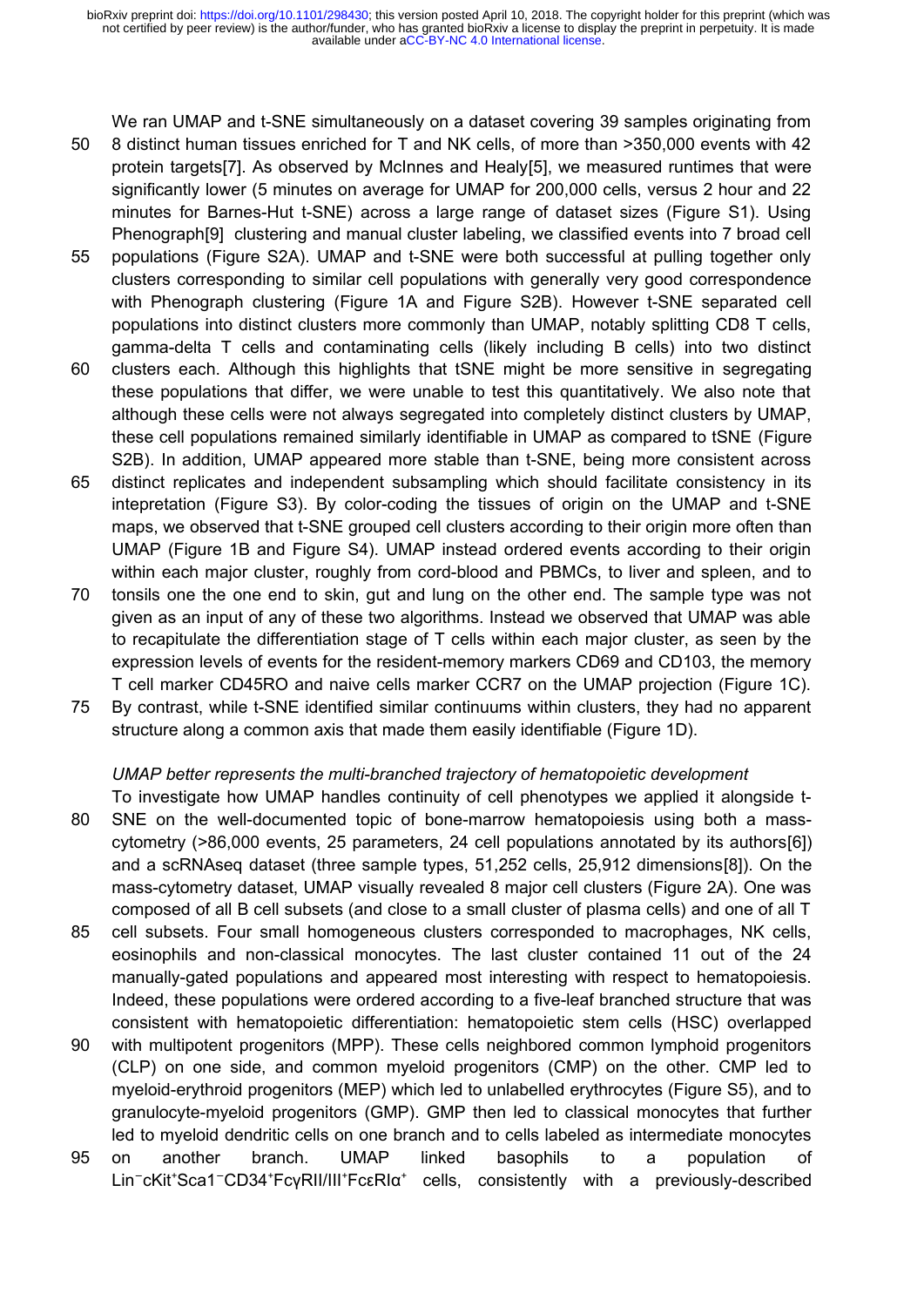phenotype for committed basophil progenitors[10]. These putative progenitors appeared closer to CMP than GMP, a topic that is still intensely debated. Neutrophils were gated-out from the dataset by its authors and are thus absent from this representation[6]. t-SNE

- identified relatively similar clusters with a few differences (Figure 2B), notably singling out more clusters than UMAP. CD4<sup>+</sup> T cells were separated from other T cell subsets. As noted by others[11], t-SNE expands low density areas and tends to ignore global relationships. Thus, while some paths from HSC and MPP to differentiated populations were still apparent - notably from HSC to monocytes, the overall structure was less clear, as no narrow "neck" 100
- led to larger terminal clusters. t-SNE also separated basophils from their putative precursors close to CMP and GMP and pDC from CLP. The density of events in the dimensionallyreduced space also appeared less uniform in t-SNE, with large clusters in the t-SNE space being less dense than the smaller ones. In contrast, the density of UMAP clusters appeared more uniform, which could help avoid biases in interpreting phenotypic heterogeneity in large 105
- versus small clusters (Figure S6). From the scRNAseq dataset we analyzed collectively the transcriptomes of cells isolated from Bone Marrow (BM), cKit<sup>+</sup> BM and Peripheral Blood (PB) to facilitate identifying mature versus progenitor cell populations (Figure 2C). We first removed low-abundance cell types such as basophils and eosinophils, contaminants such as mature erythrocytes as well as 110
- outlier cells originating from unique samples and highly expressing mitochondrial transcripts (Figure S7). Using published cell signatures specific for mouse BM cell populations[12], we were able to identify cell clusters that corresponded to MPP, MEP, macrophages, B cells, T cells and NK cells (Figure 2D). Consistently with the UMAP projection of the mass-cytometry dataset, MPP were found in the middle of a larger group of clusters that led to differentiated 115
- cells originating from PB samples (Figure 2C). PB events consisted of distinct clusters of lymphocytes (T, NK and B cells), macrophages, MEP and neutrophils (Figure 2D). Although this does not prove that cells lying between MPPs and differentiated cells are committed progenitors, these results suggest that UMAP could be used as a hypothesis generating tool to identify putative markers for such cells. By investigating a small cluster of cells lying in 120
- between MPP and mature B cells in the UMAP projection, we were indeed able to identify the pre-B cell marker Vpreb3[13] and to hypothesize that Chchd10 could be another gene marker for pre-B cells in mouse bone marrow (Figure 2E). These conclusions and hypotheses would have been more difficult to draw using t-SNE which blurred the relationship of terminal clusters to MPPs (Figure 2D and Figure 2E). 125

# *Discussion*

130

Our analysis and example provided show that UMAP seems to yield representation that are as meaningful as t-SNE does, particularly in its ability resolve even subtly differing cell populations. In addition, it provides the useful and intuitively pleasing feature that it preserves more of the global structure, and notably, the continuity of the cell subsets. In addition to making plots easier to interpret, we highlight that this also improves its utility for generating hypotheses related to cellular development. On a practical level, UMAP outputs are faster to compute and more reproducible than those from t-SNE. Altogether, based on its ease of use, these results and our other experience so far, we anticipate that UMAP will be a 135

highly valuable tool that can be rapidly adopted by single-cell analysis community. 140

*Methods Datasets*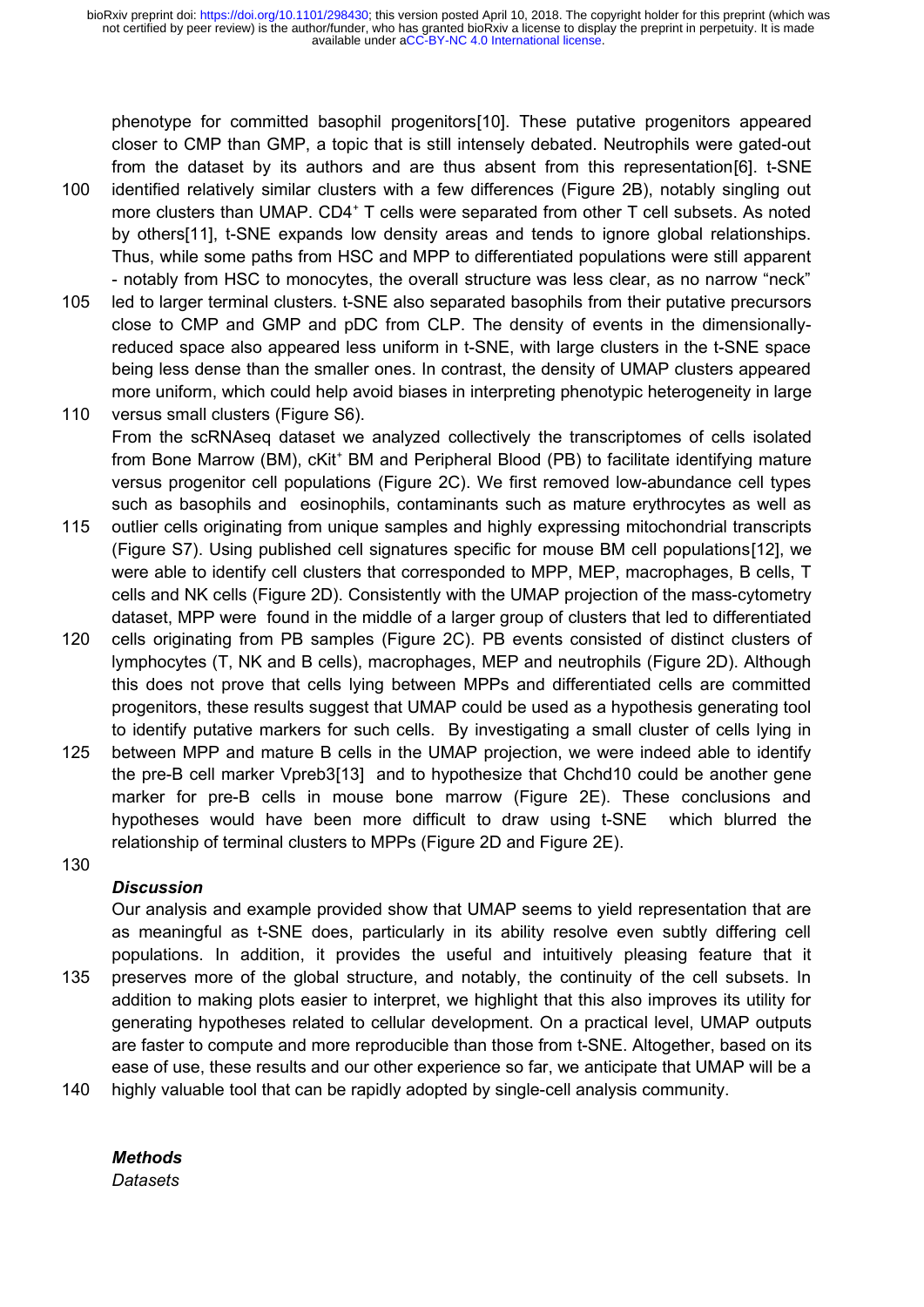available under [aCC-BY-NC 4.0 International license.](http://creativecommons.org/licenses/by-nc/4.0/) not certified by peer review) is the author/funder, who has granted bioRxiv a license to display the preprint in perpetuity. It is made bioRxiv preprint doi: [https://doi.org/10.1101/298430;](https://doi.org/10.1101/298430) this version posted April 10, 2018. The copyright holder for this preprint (which was

The main characteristics of the datasets we analyzed are presented in Table 1. For the Wong et al. dataset, based on live CD45+ cell events available on FlowRepository (see table) non-B (CD19<sup>-</sup>), non-monocyte (CD14<sup>-</sup>) were selected using FlowJo software. In order to partially equalize weighting of each human tissue, a maximum of 10,000 events were randomly sampled from each of the 39 samples prior to analysis. Other datasets were used 145

| <b>Dataset</b> | <b>Identifier</b>                    | Single-cell<br>technique | Organism | <b>Tissues</b>              | <b>Samples</b> | Single<br>cells | Analyzed<br>parameters |
|----------------|--------------------------------------|--------------------------|----------|-----------------------------|----------------|-----------------|------------------------|
| Wong           | FlowRepository<br>FR-FCM-ZZTM        | Mass-<br>cytometry       | Human    | 8 distinct<br>tissues       | 39             | 327,457         | 39                     |
| Samusik 01     | FlowRepository<br>FR-FCM-ZZPH        | Mass-<br>cytometry       | Mouse    | Bone<br>marrow              | 1              | 86.864          | 38                     |
| Han            | Figshare<br>865e694ad06d5<br>857db4b | Single-cell<br>RNAseg    | Mouse    | Bone<br>marrow<br>and blood | 14             | 51,252          | 25,912                 |

### *Transformations and pre-processing*

For the bone marrow mass-cytometry data we used an arcsinh transformation with a cofactor of 1, and a logicle transform (parameters  $w=0.25$ ,  $t=16409$ ,  $m=4.5$ ,  $a=0$ ) for the Wong dataset. For the scRNAseq dataset we transformed count into reads per millions (thus normalizing the number of counts per cells to 1). 155

#### *Running UMAP and t-SNE* 160

For both mass-cytometry datasets we used UMAP using 15 nn, a min\_dist of 0.2 and euclidean distance. For the scRNAseq dataset we computed 100 approximate principal components using the *IRLBA* R package and used them as an input for both t-SNE and UMAP. We then ran UMAP using 30 nearest neighbors (nn) and a *min\_dist* of 0.1 and using

the "*correlation*" metric. For t-SNE we ran the Barnes-Hut[14] implementation of the t-SNE algorithm through its R implementation in the *Rtsne* package, using default parameters. 165

#### *Cell annotations*

For the Samusik 01 dataset we used cell annotations provided by the authors and available from the public repository. For the Wong et al. dataset we used Phenograph clustering (with default parameters k=30) and manually labeled the clusters into broad cell populations. For then Han et al. dataset we used the AUCell R package[15] , which computes the AUC of gene sets within each single cell, using gene sets from the Haemopedia[12] resource to annotate cell lineages. We then manually thresholded these AUC scores to obtain 170

categorical labels. Cells that were assigned to multiple lineages were set to unlabeled. 175

#### *Figure legends*

*Figure 1*

UMAP and t-SNE projections of the Wong et al. dataset colored according to **A)** broad cell lineages, **B)** tissue of origin, and for **C)** UMAP and **D)** t-SNE, the expression of CD69, 180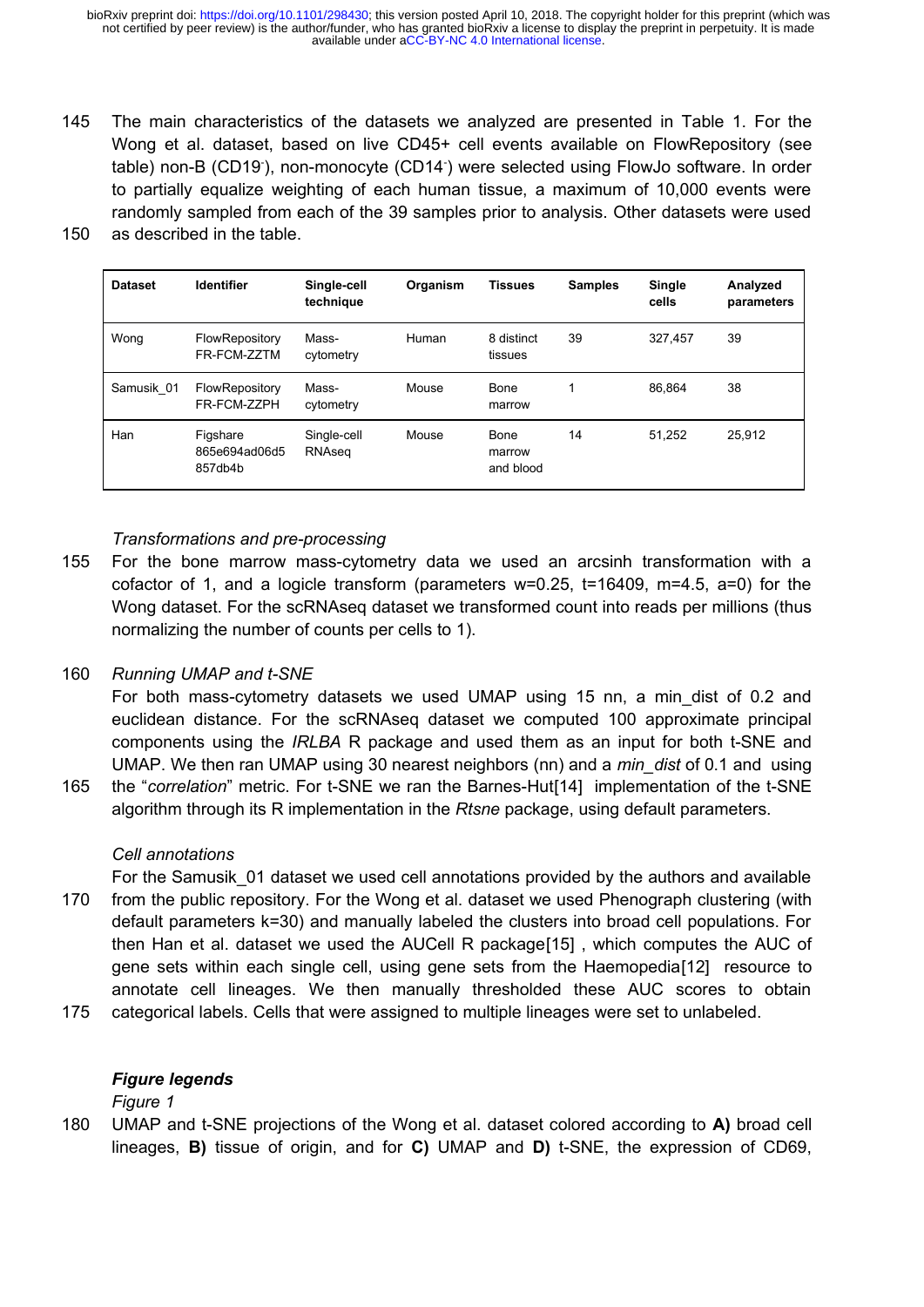available under [aCC-BY-NC 4.0 International license.](http://creativecommons.org/licenses/by-nc/4.0/) not certified by peer review) is the author/funder, who has granted bioRxiv a license to display the preprint in perpetuity. It is made bioRxiv preprint doi: [https://doi.org/10.1101/298430;](https://doi.org/10.1101/298430) this version posted April 10, 2018. The copyright holder for this preprint (which was

CD103, CD45RO and CCR7. For **C)** and **D)**, blue denotes minimal expression, beige intermediate and red high expression.

#### *Figure 2* 185

**A)** UMAP and **B)** t-SNE projection of the Samusik\_01 dataset. Events are color-coded according to manual gates provided by the authors of the dataset. **C)** UMAP and t-SNE projections of the Han dataset, color-coded by tissue of origin or **D)** by cell populations. **E)** Expression of the *V-set pre-B cell surrogate light chain 3* gene (Vpreb3) and *Chchd10* genes

on the UMAP and t-SNE projections of the Han dataset. Blue denotes minimal expression, beige intermediate and red high expression. 190

#### *Supplementary Figure 1*

Runtime of both UMAP (red) and t-SNE (blue) on randomly-selected subsets of the Wong dataset using various sampling sizes. 3 subsamples were selected for each subset size and input to both algorithms. Vertical lines represent standard deviations - and are too short to be visible for most data points. 195

#### *Supplementary Figure 2*

**A)** Phenotypic characterization of the phenograph clusters. Each cluster medoid is represented after column-wise Z-score transformation. **B)** Identification of each phenograph cluster of both UMAP (left) and t-SNE. For clarity, only twelve clusters are shown per plot. 200

#### *Supplementary Figure 3*

- Datapoints were colored according to their position on the UMAP (left) or t-SNE (right) projection for the full Wong dataset. Then 3 subsets of various sizes were randomly selected and input to UMAP and t-SNE. The resulting projections were colored according to the full dataset projections in order to compare positions across random subsets and replicates. 205
- *Supplementary Figure 4* 210

UMAP and t-SNE projections of the Wong dataset individually color-coded by tissue of origin.

#### *Supplementary Figure 5*

Expression of Ter119 (a marker for mature erythrocytes) on the UMAP projection of the Samusik\_01 dataset. 215

#### *Supplementary Figure 6*

Heatmap of the density of a 300x300 square grid of the UMAP or t-SNE projections for the Samusik 01 dataset. The number of events in each bin is color-coded. 220

#### *Supplementary Figure 7*

Top: UMAP projection of the full Han dataset annotated by AUC scores for various cell lineages (red : high score, blue : low score). Bottom: full Han dataset colored by sample type, Sample ID and pre-filtering status. 225

### **Acknowledgements**

We thank members of the Singapore Immunology Network and notably members of the E.N. laboratory. We thank Shamin Li, Yannick Simoni, Melissa Chng, Yang Cheng, Jack Wee Lim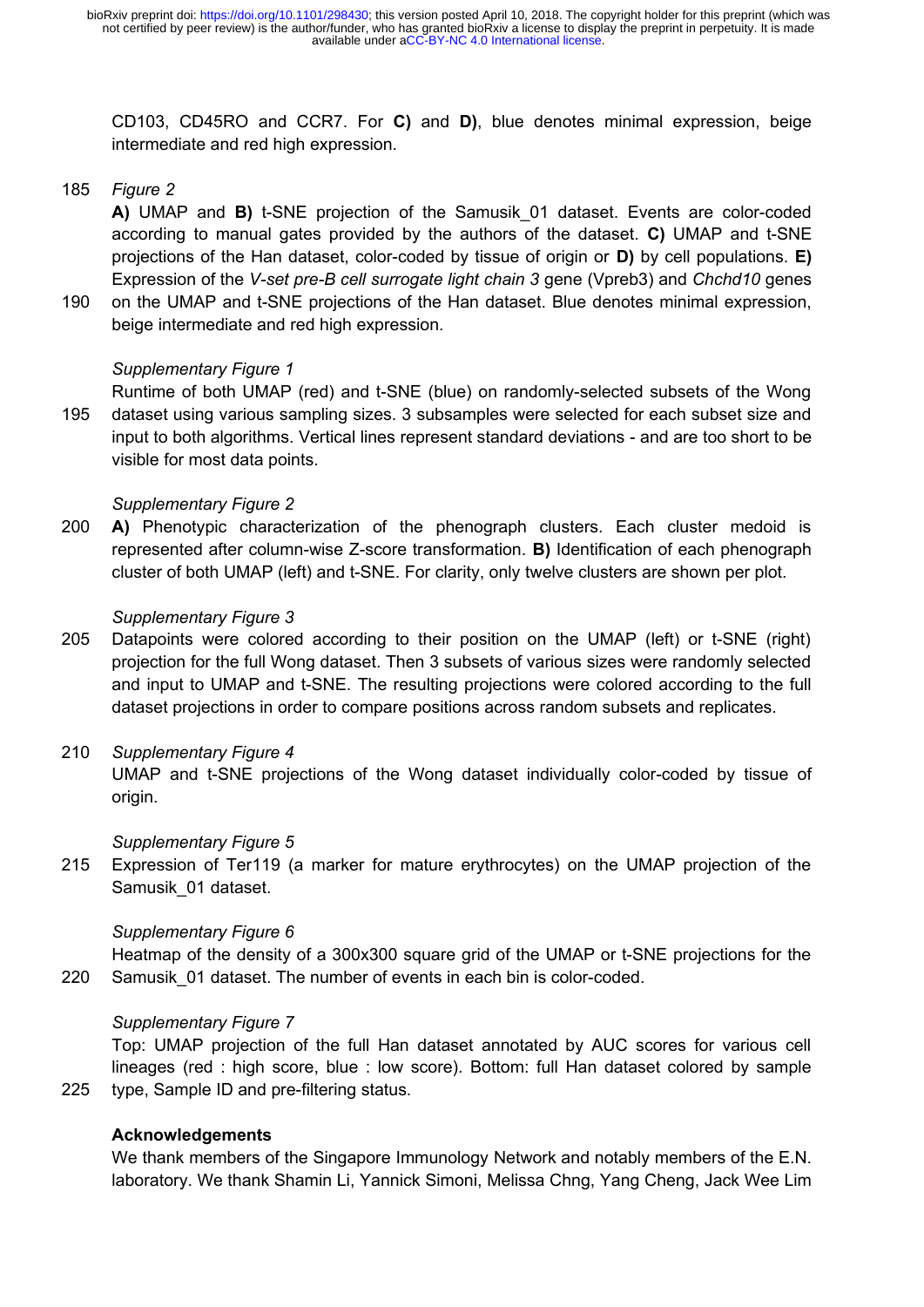available under [aCC-BY-NC 4.0 International license.](http://creativecommons.org/licenses/by-nc/4.0/) not certified by peer review) is the author/funder, who has granted bioRxiv a license to display the preprint in perpetuity. It is made bioRxiv preprint doi: [https://doi.org/10.1101/298430;](https://doi.org/10.1101/298430) this version posted April 10, 2018. The copyright holder for this preprint (which was

and Michael Fehlings for their insightful feedbacks. This study was funded by A-STAR/SIgN core funding and A-STAR/SIgN immunomonitoring platform funding. 230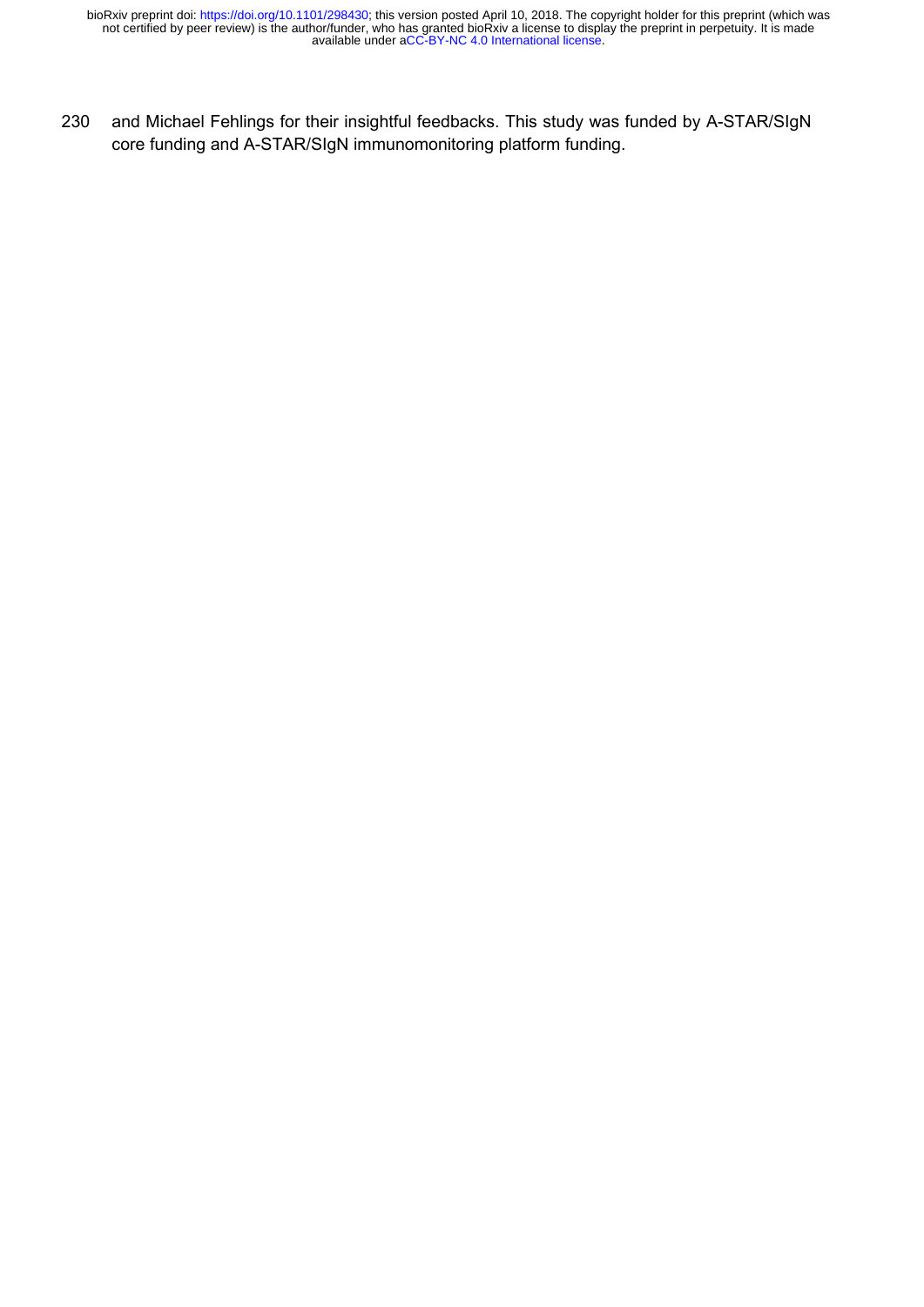available under [aCC-BY-NC 4.0 International license.](http://creativecommons.org/licenses/by-nc/4.0/) not certified by peer review) is the author/funder, who has granted bioRxiv a license to display the preprint in perpetuity. It is made bioRxiv preprint doi: [https://doi.org/10.1101/298430;](https://doi.org/10.1101/298430) this version posted April 10, 2018. The copyright holder for this preprint (which was

# References

235

245

250

[1] **Saeys, Y.; Van Gassen, S. and Lambrecht, B. N.** (**2016**). *Computational flow cytometry: helping to make sense of high-dimensional immunology data*, Nature Reviews Immunology 16 : 449.

[2] **Van Der Maaten, L. and Hinton, G.** (**2008**). *Visualizing high-dimensional data using tsne. journal of machine learning research*, J Mach Learn Res 9 : 26.

[3] **Amir, E.-a. D.; Davis, K. L.; Tadmor, M. D.; Simonds, E. F.; Levine, J. H.; Bendall, S. C.; Shenfeld, D. K.; Krishnaswamy, S.; Nolan, G. P. and Pe'er, D.** (**2013**). *viSNE enables visualization of high dimensional single-cell data and reveals phenotypic heterogeneity of* 

*leukemia*, Nature biotechnology 31 : 545. 240

[4] **van Unen, V.; Li, N.; Molendijk, I.; Temurhan, M.; Höllt, T.; van der Meulen-de, A. E.; Verspaget, H. W.; Mearin, M. L.; Mulder, C. J.; van Bergen, J. and others** (**2016**). *Mass cytometry of the human mucosal immune system identifies tissue-and disease-associated immune subsets*, Immunity 44 : 1227-1239.

[5] **McInnes, L. and Healy, J.** (**2018**). *UMAP: Uniform Manifold Approximation and Projection for Dimension Reduction*, .

[6] **Samusik, N.; Good, Z.; Spitzer, M. H.; Davis, K. L. and Nolan, G. P.** (**2016**). *Automated mapping of phenotype space with single-cell data.*, Nature methods 13 : 493- 496.

[7] **Wong, M. T.; Ong, D. E. H.; Lim, F. S. H.; Teng, K. W. W.; McGovern, N.; Narayanan, S.; Ho, W. Q.; Cerny, D.; Tan, H. K. K.; Anicete, R.; Tan, B. K.; Lim, T. K. H.; Chan, C. Y.; Cheow, P. C.; Lee, S. Y.; Takano, A.; Tan, E.-H.; Tam, J. K. C.; Tan, E. Y.; Chan, J. K. Y.; Fink, K.; Bertoletti, A.; Ginhoux, F.; Curotto de Lafaille, M. A. and Newell, E. W.**

(**2016**). *A High-Dimensional Atlas of Human T Cell Diversity Reveals Tissue-Specific Trafficking and Cytokine Signatures.*, Immunity 45 : 442-456. 255

[8] **Han, X.; Wang, R.; Zhou, Y.; Fei, L.; Sun, H.; Lai, S.; Saadatpour, A.; Zhou, Z.; Chen, H.; Ye, F. and others** (**2018**). *Mapping the Mouse Cell Atlas by Microwell-Seq*, Cell 172 : 1091-1107.

- [9] **Levine, J. H.; Simonds, E. F.; Bendall, S. C.; Davis, K. L.; Amir, E.-a. D.; Tadmor, M. D.; Litvin, O.; Fienberg, H. G.; Jager, A.; Zunder, E. R.; Finck, R.; Gedman, A. L.; Radtke, I.; Downing, J. R.; Pe'er, D. and Nolan, G. P.** (**2015**). *Data-Driven Phenotypic Dissection of AML Reveals Progenitor-like Cells that Correlate with Prognosis.*, Cell 162 : 184-197. 260
- [10] Huang, H.; Li, Y. and Liu, B. (**2016**). *Transcriptional regulation of mast cell and basophil lineage commitment*, 38 : 539-548. 265

[11] **Wattenberg, M.; Viégas, F. and Johnson, I.** (**2016**). *How to use t-sne effectively*, Distill  $1 : e2.$ 

[12] **De Graaf, C. A.; Choi, J.; Baldwin, T. M.; Bolden, J. E.; Fairfax, K. A.; Robinson, A.** 

**J.; Biben, C.; Morgan, C.; Ramsay, K.; Ng, A. P. and others** (**2016**). *Haemopedia: an expression atlas of murine hematopoietic cells*, Stem cell reports 7 : 571-582. 270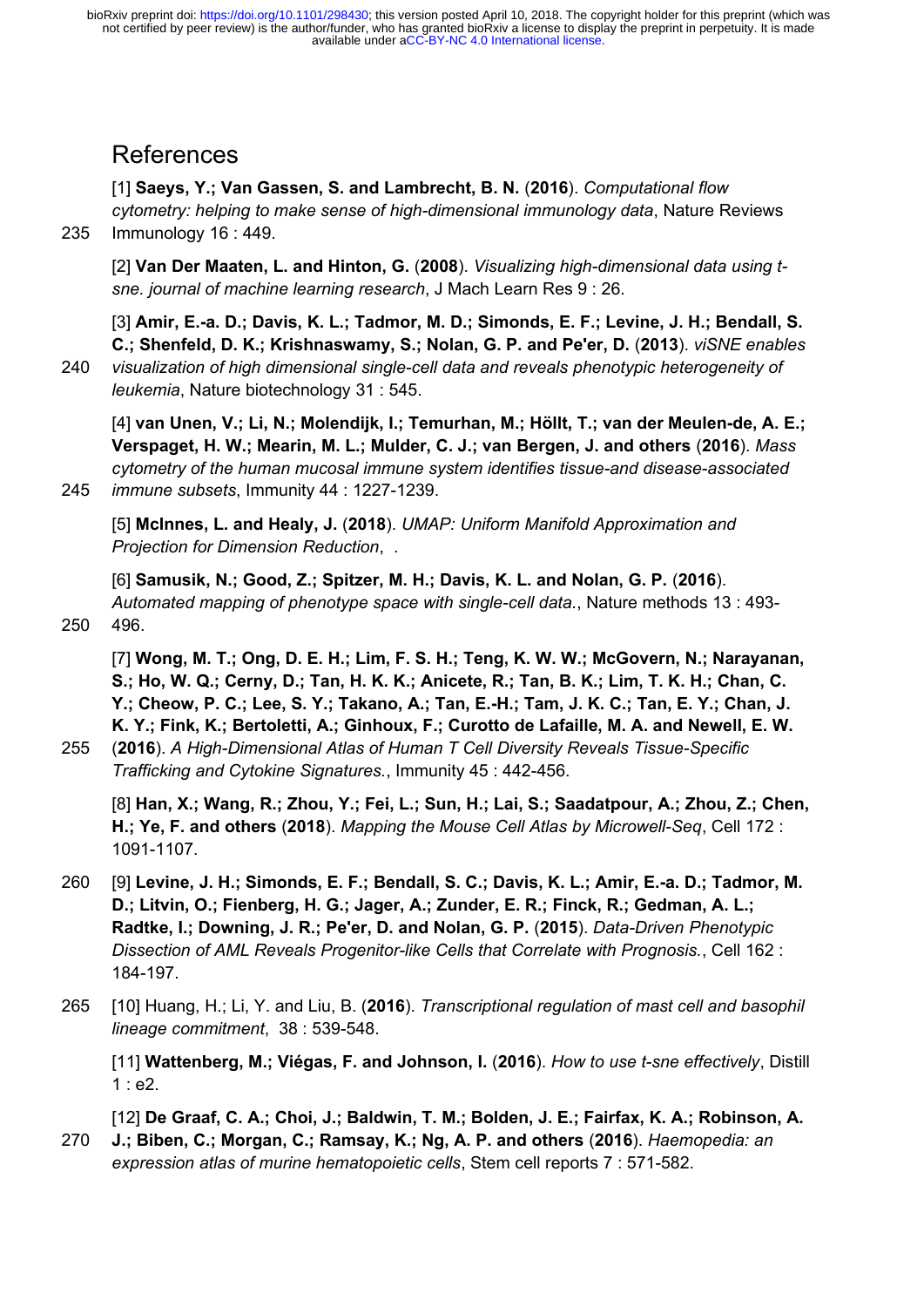[13] **Mårtensson, I.-L.; Keenan, R. A. and Licence, S.** (**2007**). *The pre-B-cell receptor*, Current opinion in immunology 19 : 137-142.

[14] **Van Der Maaten, L.** (**2014**). *Accelerating t-SNE using tree-based algorithms.*, Journal of machine learning research 15 : 3221-3245. 275

[15] **Aibar, S.; González-Blas, C. B.; Moerman, T.; Imrichova, H.; Hulselmans, G.; Rambow, F.; Marine, J.-C.; Geurts, P.; Aerts, J.; van den Oord, J. and others** (**2017**). *SCENIC: single-cell regulatory network inference and clustering*, Nature methods 14 : 1083.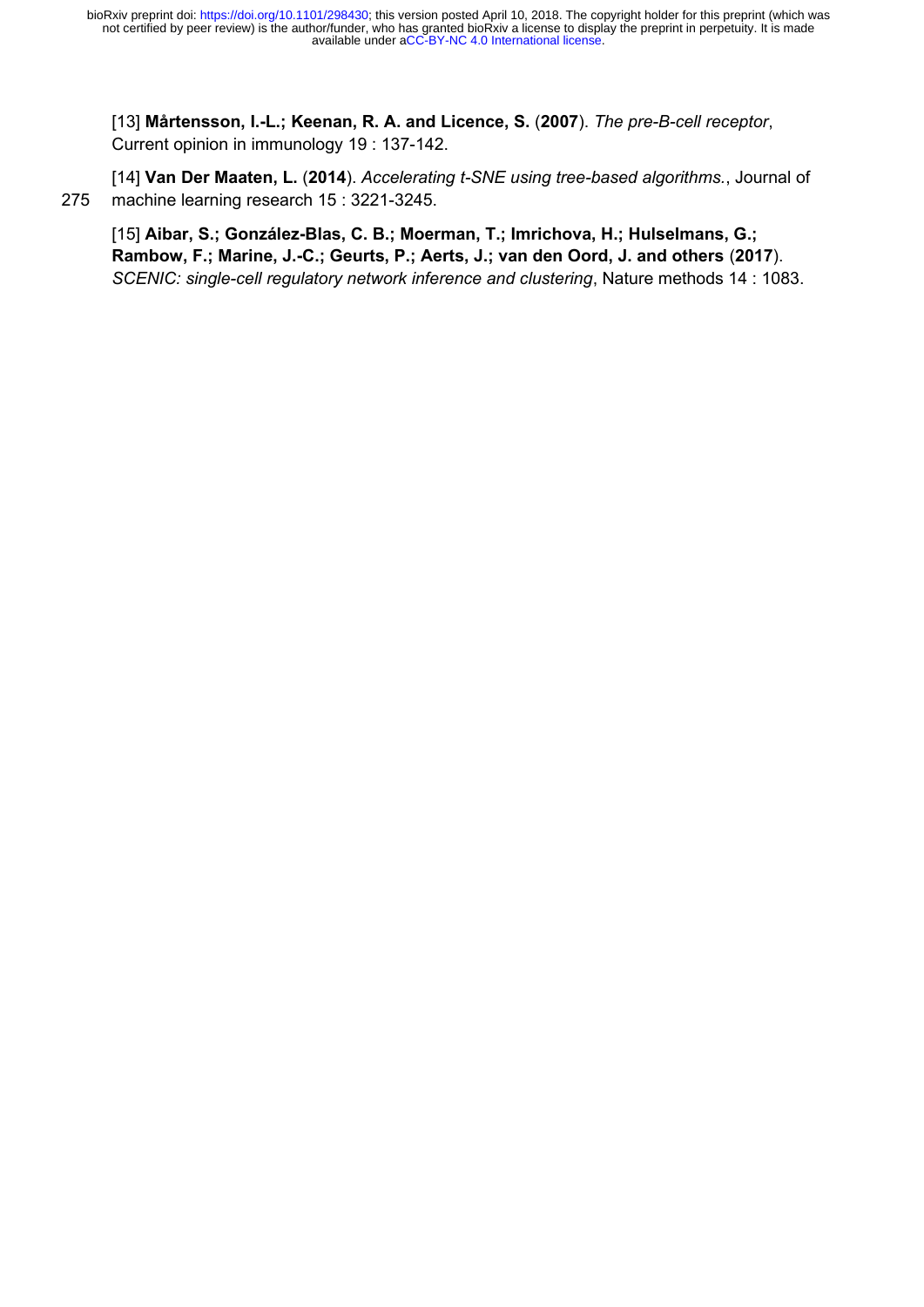



# Cell types<br>• Contaminant (incl. B)<br>• CD4 T<br>• CD8 T - MAIT<br>- NK/ILC<br>- Tgd

В **UMAP** 



#### Sample types<br>• CB

- $\bullet$  PBMC
- Liver
- Spleen
- $-$  Tonsil
- $\cdot$  Lung
- $\cdot$  Gut<br> $\cdot$  Skin
-